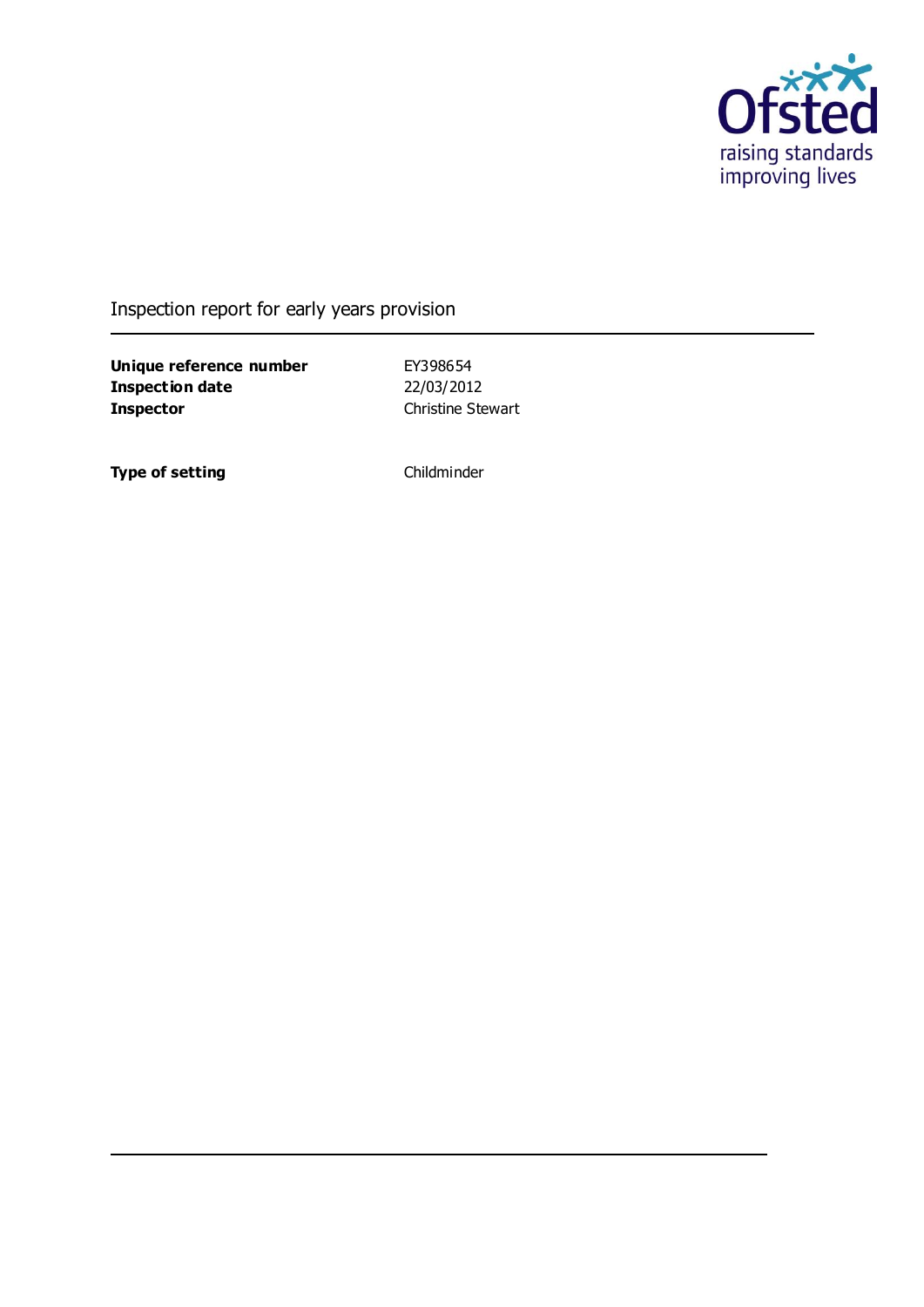The Office for Standards in Education, Children's Services and Skills (Ofsted) regulates and inspects to achieve excellence in the care of children and young people, and in education and skills for learners of all ages. It regulates and inspects childcare and children's social care, and inspects the Children and Family Court Advisory Support Service (Cafcass), schools, colleges, initial teacher training, work-based learning and skills training, adult and community learning, and education and training in prisons and other secure establishments. It assesses council children's services, and inspects services for looked after children, safeguarding and child protection.

If you would like a copy of this document in a different format, such as large print or Braille, please telephone 0300 123 1231, or email enquiries@ofsted.gov.uk.

You may copy all or parts of this document for non-commercial educational purposes, as long as you give details of the source and date of publication and do not alter the information in any way.

T: 0300 123 1231 Textphone: 0161 618 8524 E: enquiries@ofsted.gov.uk W: [www.ofsted.gov.uk](http://www.ofsted.gov.uk/)

© Crown copyright 2012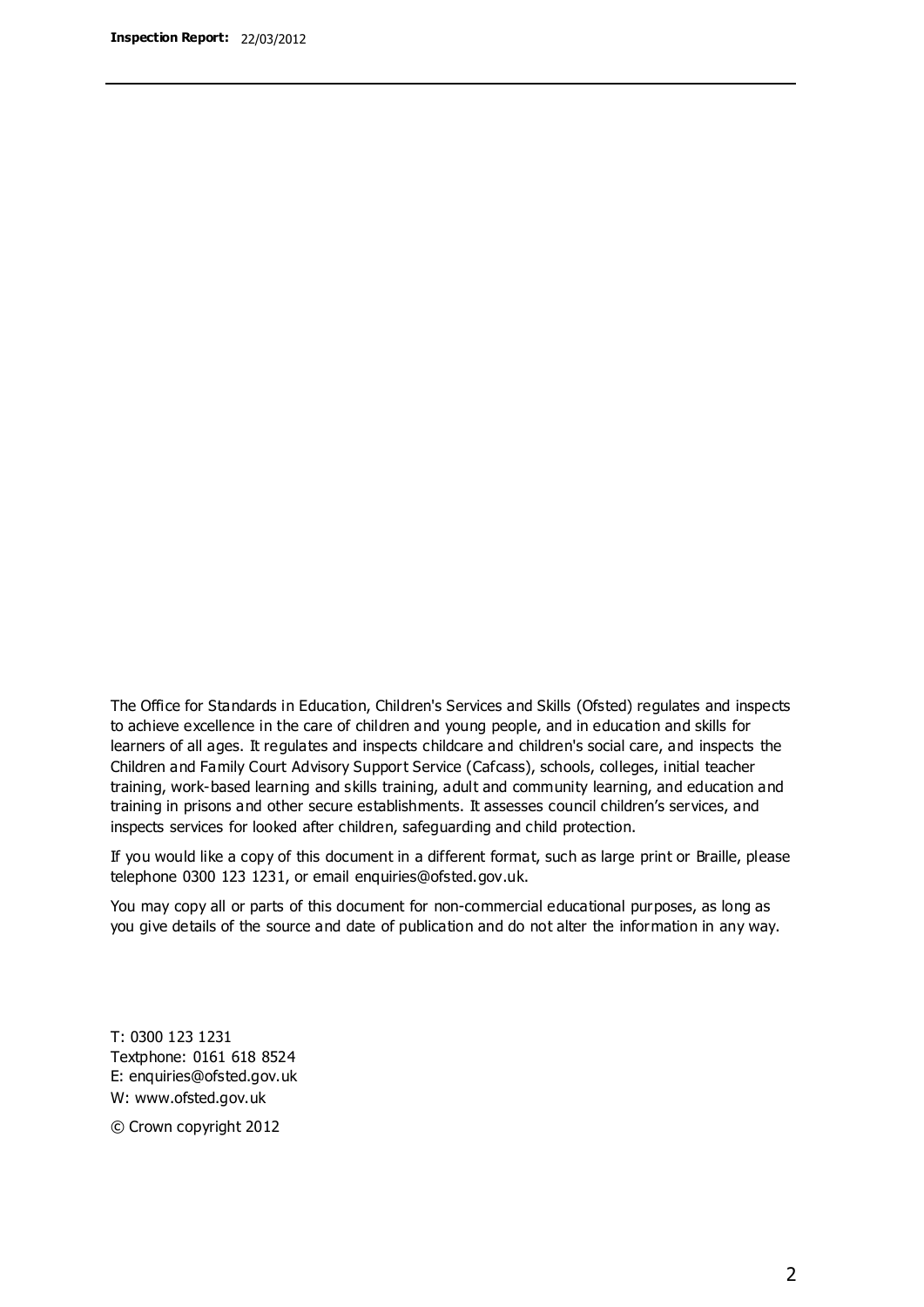### **Introduction**

This inspection was carried out by Ofsted under Sections 49 and 50 of the Childcare Act 2006 on the quality and standards of the registered early years provision. 'Early years provision' refers to provision regulated by Ofsted for children from birth to 31 August following their fifth birthday (the early years age group). The registered person must ensure that this provision complies with the statutory framework for children's learning, development and welfare, known as the *Early* Years Foundation Stage.

The provider must provide a copy of this report to all parents with children at the setting where reasonably practicable. The provider must provide a copy of the report to any other person who asks for one, but may charge a fee for this service (The Childcare (Inspection) Regulations 2008 regulations 9 and 10).

The setting also makes provision for children older than the early years age group which is registered on the voluntary and/or compulsory part(s) of the Childcare Register. This report does not include an evaluation of that provision, but a comment about compliance with the requirements of the Childcare Register is included in Annex B.

Please see our website for more information about each childcare provider. We publish inspection reports, conditions of registration and details of complaints we receive where we or the provider take action to meet the requirements of registration.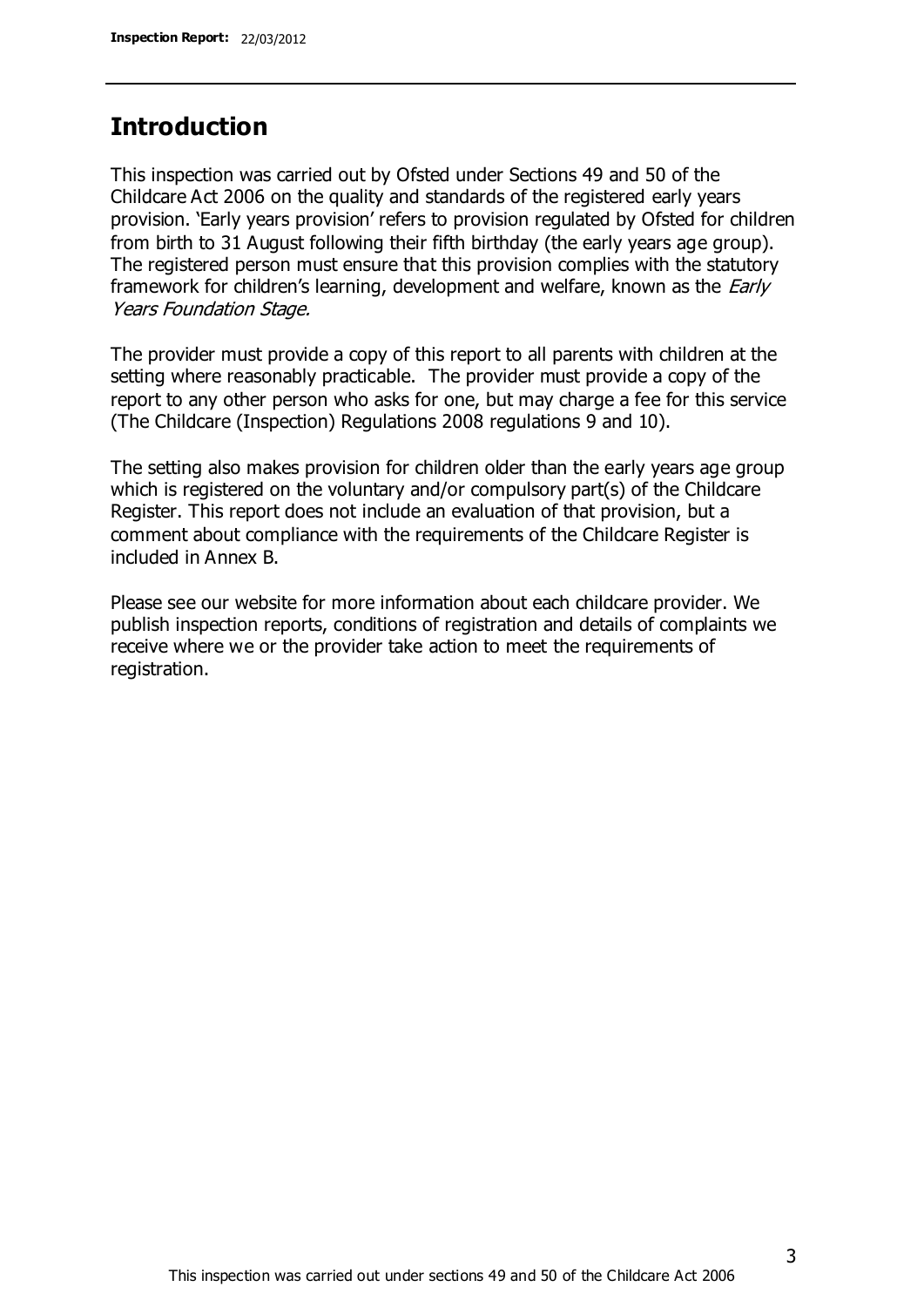## **Description of the childminding**

The childminder was registered in 2009. She lives with her partner and four children aged 15, 12, 10 and two years in Heswall, Wirral. The premises are within easy reach of public transport, shops, parks, schools and community resources. The whole of the ground floor and the bathroom on the first floor is used for childminding. The ground floor is accessible. There is a fully enclosed outdoor play area to the rear of the property. There are contingency plans in place to call on another registered childminder in the event of an emergency or sickness. The family have goldfish and two cats.

The provision is registered on the Early Years Register and both parts of the Childcare Register. The childminder is registered to care for a maximum of four children under eight years at any one time, of whom no more than two may be in the early years age range. Currently there are four children on roll, one of whom is in the early years age range. All the children attend on a part-time basis. There were no children present at the time of the inspection.

## **The overall effectiveness of the early years provision**

Overall the quality of the provision is satisfactory.

The childminder provides a welcoming inclusive environment. She provides a good range of age-appropriate resources and activities to help children make satisfactory progress. The childminder has fostered positive relationships with parents to ensure that children's care needs are met and their progress is generally shared. Risk assessments are conducted but are not sufficiently comprehensive. The childminder has started to evaluate her service and demonstrates a sound capacity to maintain continuous improvement. She has initiated links with other settings that provide the Early Years Foundation Stage to compliment children's progress.

## **What steps need to be taken to improve provision further?**

To further improve the early years provision the registered person should:

- gather information from parents when children start about what they already know and can do to effectively inform the initial planning and continue to develop the observation, assessment and planning process to support children's progress towards the early learning goals
- build on the partnerships with parents and others to make sure the provision complements the care and education received by the children at home and at other settings
- ensure all areas and potential hazards that children come into contact with are identified in the risk assessment.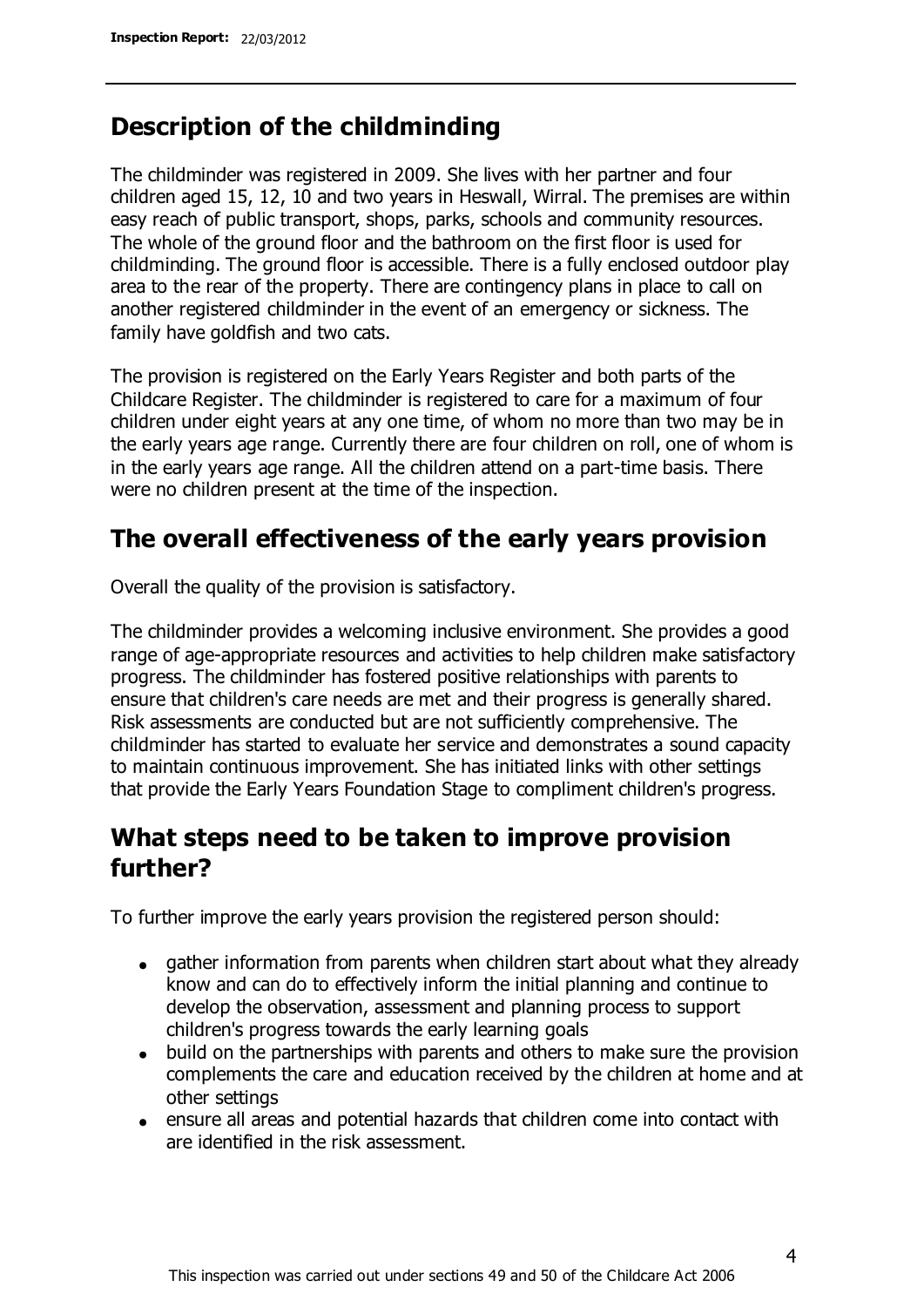## **The effectiveness of leadership and management of the early years provision**

The childminder has an understanding of how to safeguard children. She has attended training to support her knowledge and knows what to do should she have any concerns about a child. The childminder has a satisfactory understanding of safety issues and has carried out a risk assessment of her premises, garden and for outings. However, she has not included all potential risks, such as building materials stored at the bottom of the garden and toiletries in the bathroom. Children learn how to keep themselves safe when they practise how to cross roads and to evacuate the premises in an emergency. All the required policies and procedures are in place to protect children's well-being.

Children have access to a range of furniture, equipment and resources that promote positive images of diversity and are suitable to facilitate their learning and development. Resources are thoughtfully stored in labelled tubs at children's height, enabling them to make choices in their play. Through discussion, the childminder shows that she values all children as individuals and treats them with equal concern. She aims to nurture children's awareness of diversity through discussion and resources.

The childminder has begun to self-evaluate her provision and identify areas for development to better promote outcomes for children. These include reviewing how she records information in children's learning journals and introducing parent questionnaires. The childminder has located facilities within the community which can be enjoyed by the children to broaden their experiences and play opportunities. This highlights her commitment to continuously improve her provision.

The childminder states she develops positive relationships with parents to promote children's welfare. She shares her policies and procedures when minding commences and written and verbal exchanges of information happen on a daily basis. Parental written consents are in place as required, for children's well-being. Information is obtained from parents when children start about their routines, preferences and interests. This assists the childminder in providing for the children and to help children settle and feel secure in their care environment. However, this information does not provide sufficient detail to plan for children's progress across the six areas of learning. The childminder has initiated contact with other providers where children attend more than one setting to support continuity in their learning.

## **The quality and standards of the early years provision and outcomes for children**

The childminder has attended training on the Early Years Foundation Stage and demonstrates a satisfactory understanding of how to implement it. Through discussion, the childminder is able to demonstrate her awareness of how to support children's learning and development by providing appropriate activities for them. She is aware of the importance of carrying out observations regularly in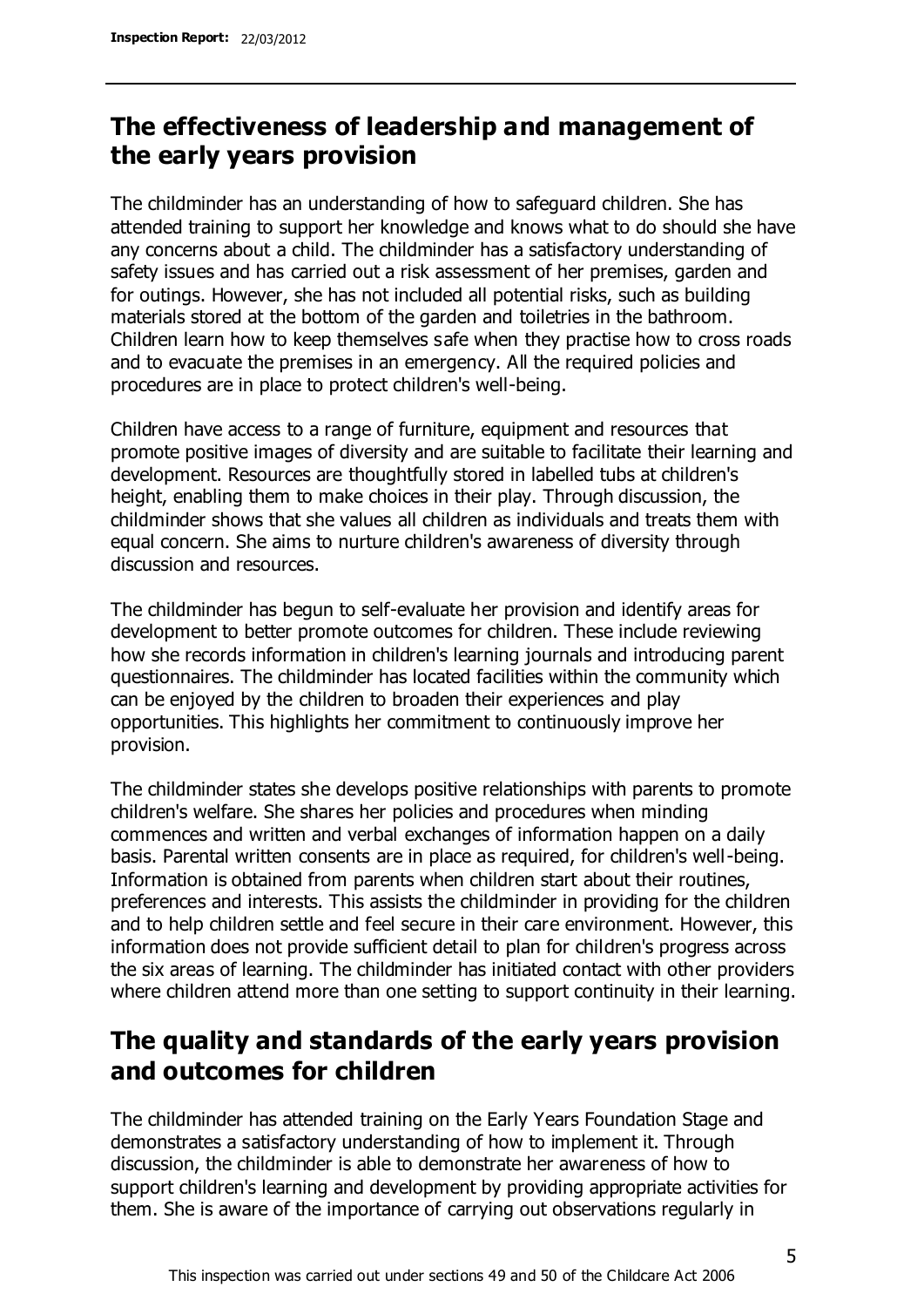order to identify and support their progress and to meet children's needs. However, these do not identify children's current stage in their learning when they commence, or how they will progress over time.

The environment is well organised and play equipment is accessible to the children. This means they can select their own toys and activities, enabling them to initiate their own play. Children's linguistic skills are promoted through opportunities to explore language in songs, stories and activities. They practise mark making with crayons and pencils indoors and use large chunky chalks outside. Everyday routines provide opportunities for children to complete simple calculations. For example, they can decide how many cups are needed for everyone to have a drink. Children have appropriate opportunities to develop skills for the future. For example, they learn to operate technology when they use the computer and game consoles. Younger children can explore how things work when they use the 'magnetic rod' to lift the jigsaw pieces. Children participate in a range of art and craft activities, including finger painting, making models with play dough and creating pictures with the leaves collected from the park and woods. This helps develop children's dexterity and promotes their creative ideas.

Children benefit daily from the opportunity to observe the changing seasons and become aware of their local community as they walk to and from school. Outings are an integral part of the service and provide children with varied learning experiences. These include trips to the local parks, toddler group, shops and the library. Established daily routines for outings, snacks and meal times help children to feel safe and develop a concept of time in an environment where they can predict what happens next. Children learn about the wider world as they are introduced to other cultures and languages. For example, they taste Chinese food and learn about fortune cookies for the Chinese New Year. They exchange simple greetings, such as hello in other languages including Flemish. The childminder provides opportunities through planned activities and available resources to raise children's awareness of cultures and to help them learn to value difference.

Through discussion, the childminder is able to demonstrate the appropriate steps to take to support children's health. She says she encourages children to understand how to lead a healthy lifestyle by offering healthy options for meals and snack times. This includes lots of fresh fruit. Children have regular opportunities for physical exercise, which contributes to their well-being. For example, they enjoy going to play at the indoor soft play zone and running around during visits to the park. In discussion the childminder demonstrates an appropriate knowledge of how to manage children's behaviour and help them to learn right from wrong.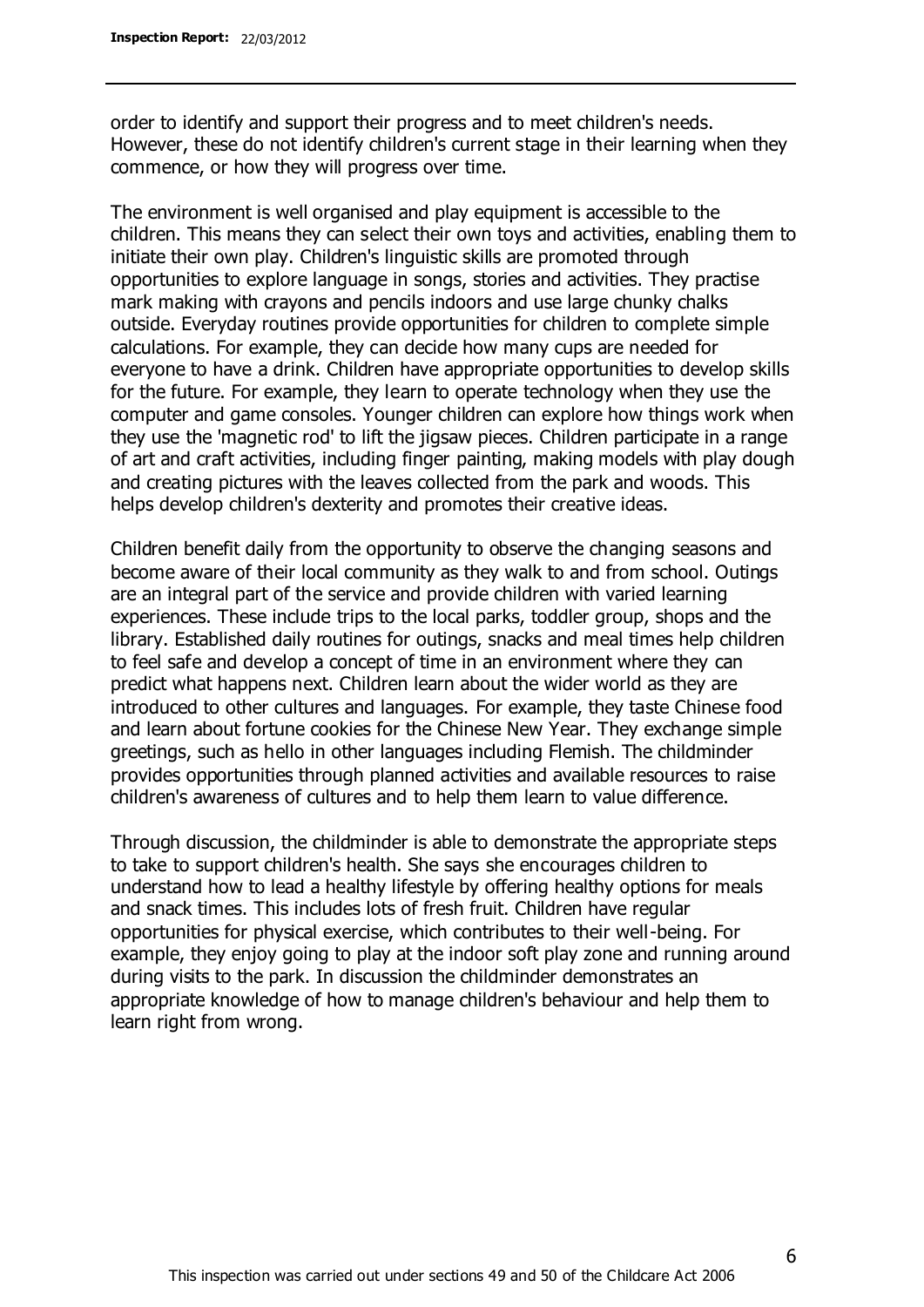## **Annex A: record of inspection judgements**

#### **The key inspection judgements and what they mean**

Grade 1 is Outstanding: this aspect of the provision is of exceptionally high quality Grade 2 is Good: this aspect of the provision is strong Grade 3 is Satisfactory: this aspect of the provision is sound Grade 4 is Inadequate: this aspect of the provision is not good enough

### **The overall effectiveness of the early years provision**

| How well does the setting meet the needs of the      |  |
|------------------------------------------------------|--|
| children in the Early Years Foundation Stage?        |  |
| The capacity of the provision to maintain continuous |  |
| improvement                                          |  |

### **The effectiveness of leadership and management of the early years provision**

| The effectiveness of leadership and management of the             |   |
|-------------------------------------------------------------------|---|
| <b>Early Years Foundation Stage</b>                               |   |
| The effectiveness of leadership and management in embedding       |   |
| ambition and driving improvement                                  |   |
| The effectiveness with which the setting deploys resources        |   |
| The effectiveness with which the setting promotes equality and    | 3 |
| diversity                                                         |   |
| The effectiveness of safeguarding                                 |   |
| The effectiveness of the setting's self-evaluation, including the | 3 |
| steps taken to promote improvement                                |   |
| The effectiveness of partnerships                                 |   |
| The effectiveness of the setting's engagement with parents and    |   |
| carers                                                            |   |

### **The quality of the provision in the Early Years Foundation Stage**

The quality of the provision in the Early Years Foundation Stage  $\vert$  3

### **Outcomes for children in the Early Years Foundation Stage**

| <b>Outcomes for children in the Early Years Foundation</b>    |  |
|---------------------------------------------------------------|--|
| <b>Stage</b>                                                  |  |
| The extent to which children achieve and enjoy their learning |  |
| The extent to which children feel safe                        |  |
| The extent to which children adopt healthy lifestyles         |  |
| The extent to which children make a positive contribution     |  |
| The extent to which children develop skills for the future    |  |

Any complaints about the inspection or report should be made following the procedures set out in the guidance available from Ofsted's website: www.ofsted.gov.uk